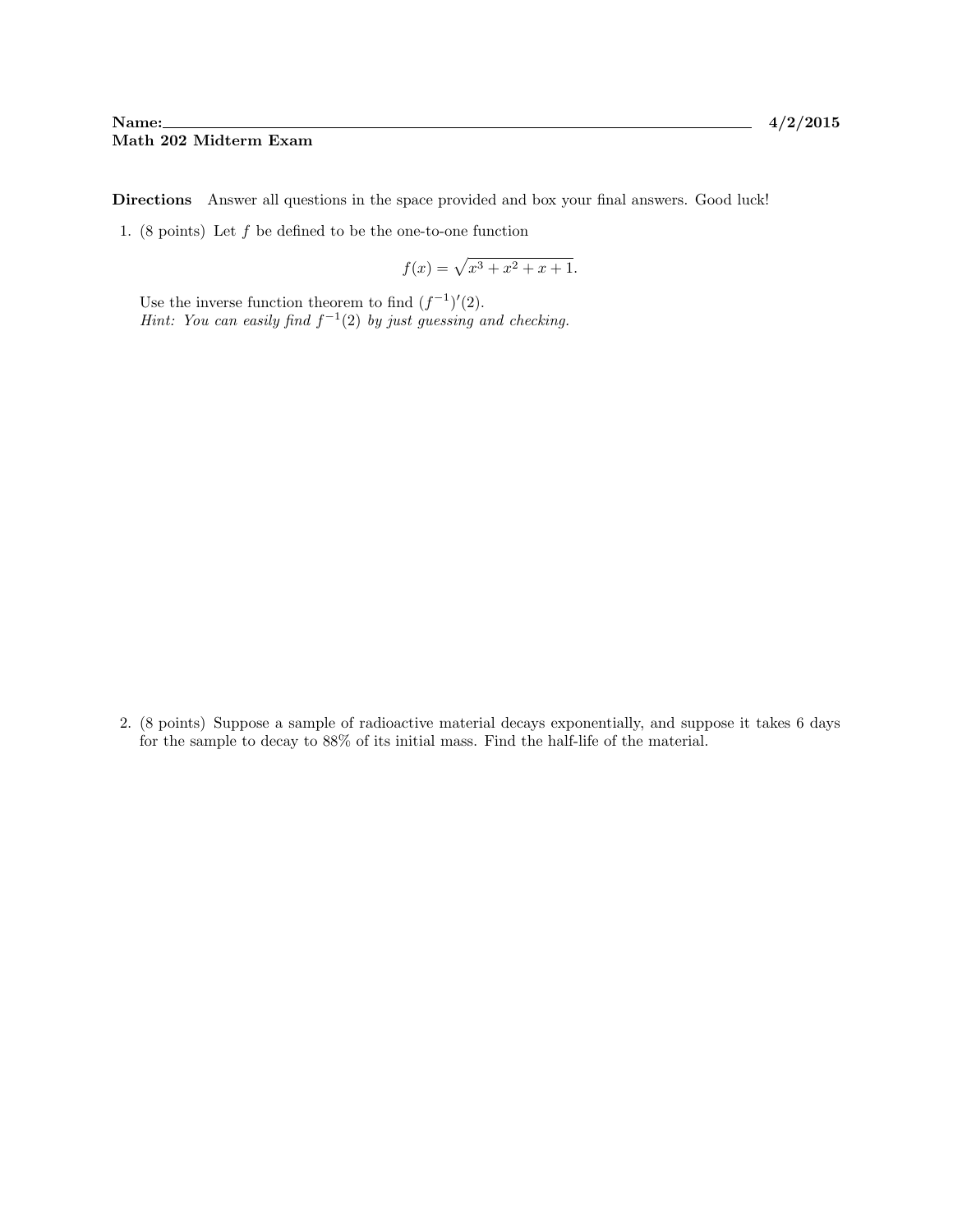## 3. Differentiate each of the following functions.

(a) (8 points)  $f(x) = \tan^{-1}(\sinh x)$ 

(b) (8 points)  $g(x) = \frac{2^x}{x^2}$  $\frac{x^2}{\sqrt{x^2}}$  $\frac{2}{x^4+1}$  Hint: Use logarithmic differentiation.

4. (8 points) Calculate the following limit.

 $\lim_{x\to 0^+} \ln x \sin x$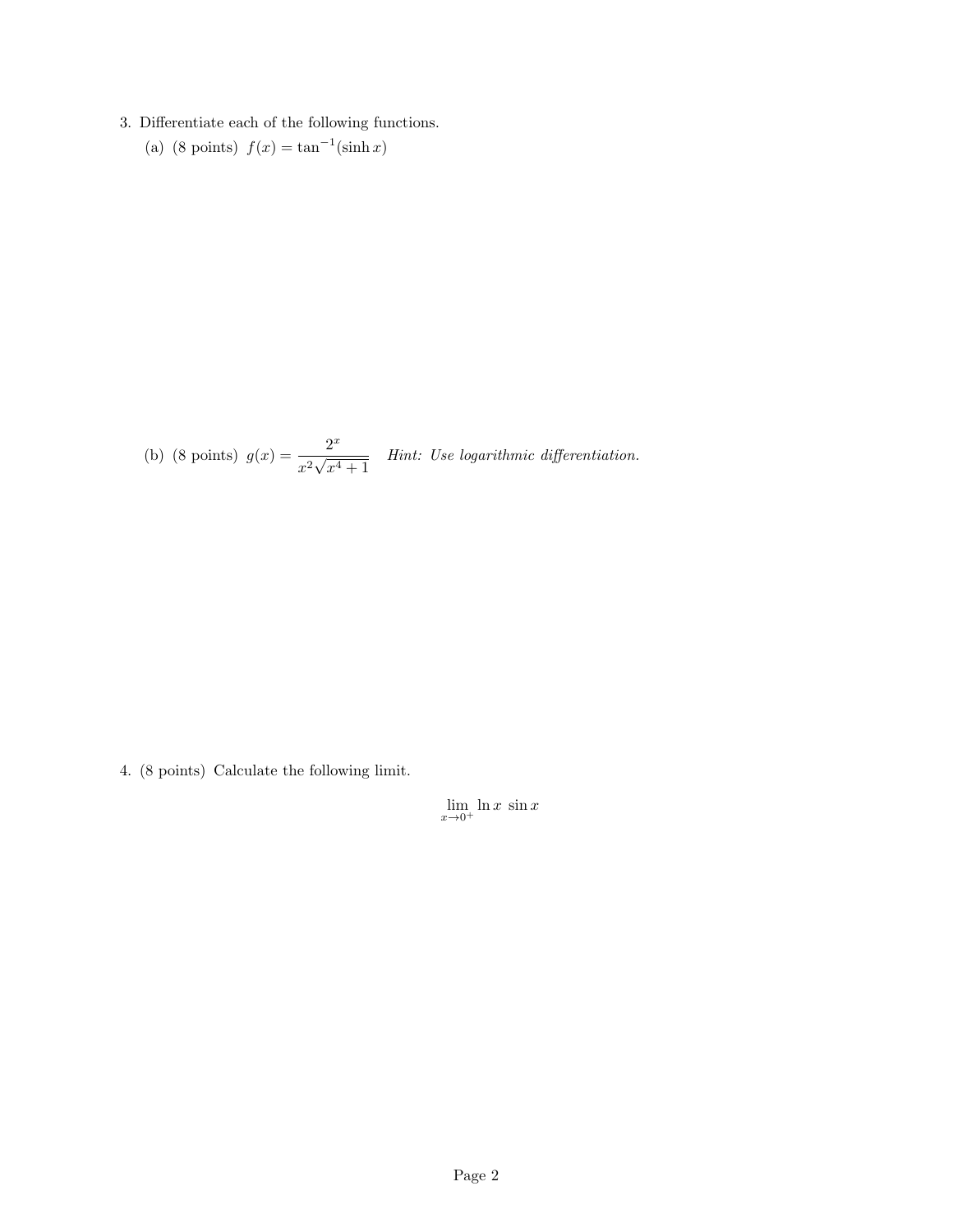5. Evaluate each of the following integrals.

(a) (8 points) 
$$
\int_1^4 \sqrt{t} \ln t \, dt
$$

(b) (8 points)  $\int \sin^5 x \cos^3 x dx$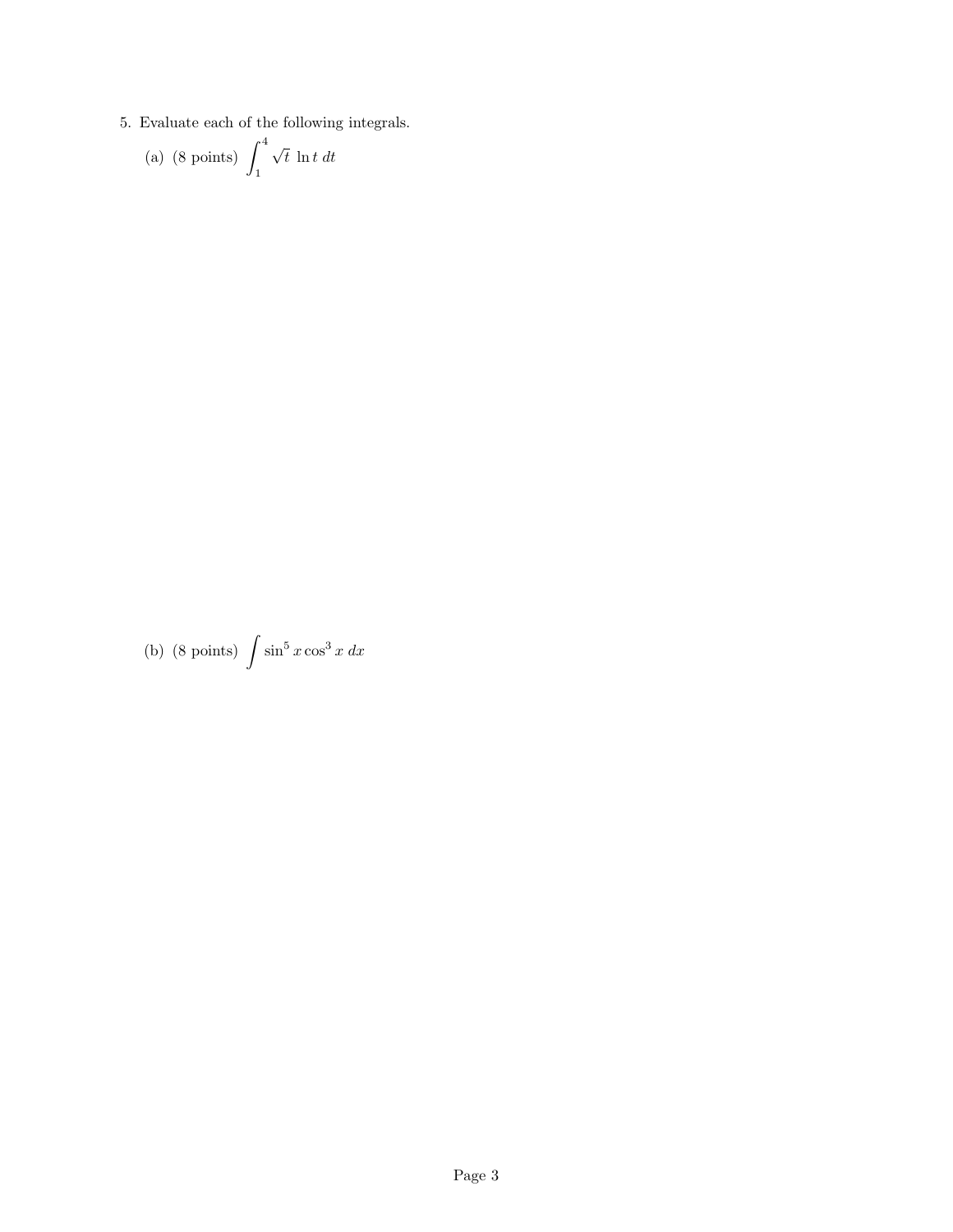6. Evaluate each of the following integrals.

(a) (8 points) 
$$
\int \frac{1}{x^2 \sqrt{x^2 + 9}} dx
$$

(b) (8 points) 
$$
\int \frac{10}{(x-1)(x^2+9)} dx
$$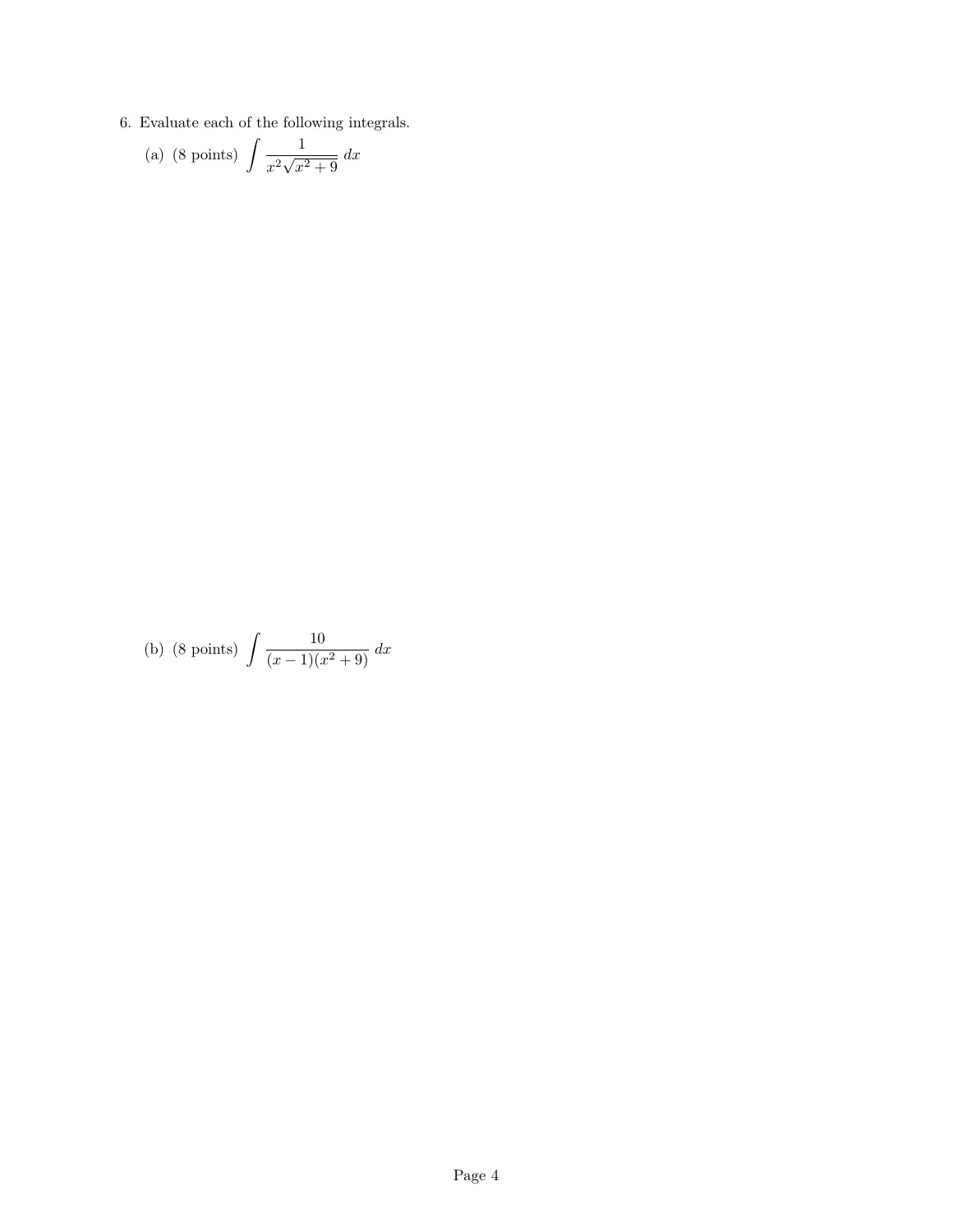7. Approximate the area under the graph by using



(a) (4 points) the trapezoid rule with  $n = 4$  (i.e.  $T_4$ ), and

(b) (4 points) Simpson's rule with  $n = 4$  (i.e.  $S_4$ ).